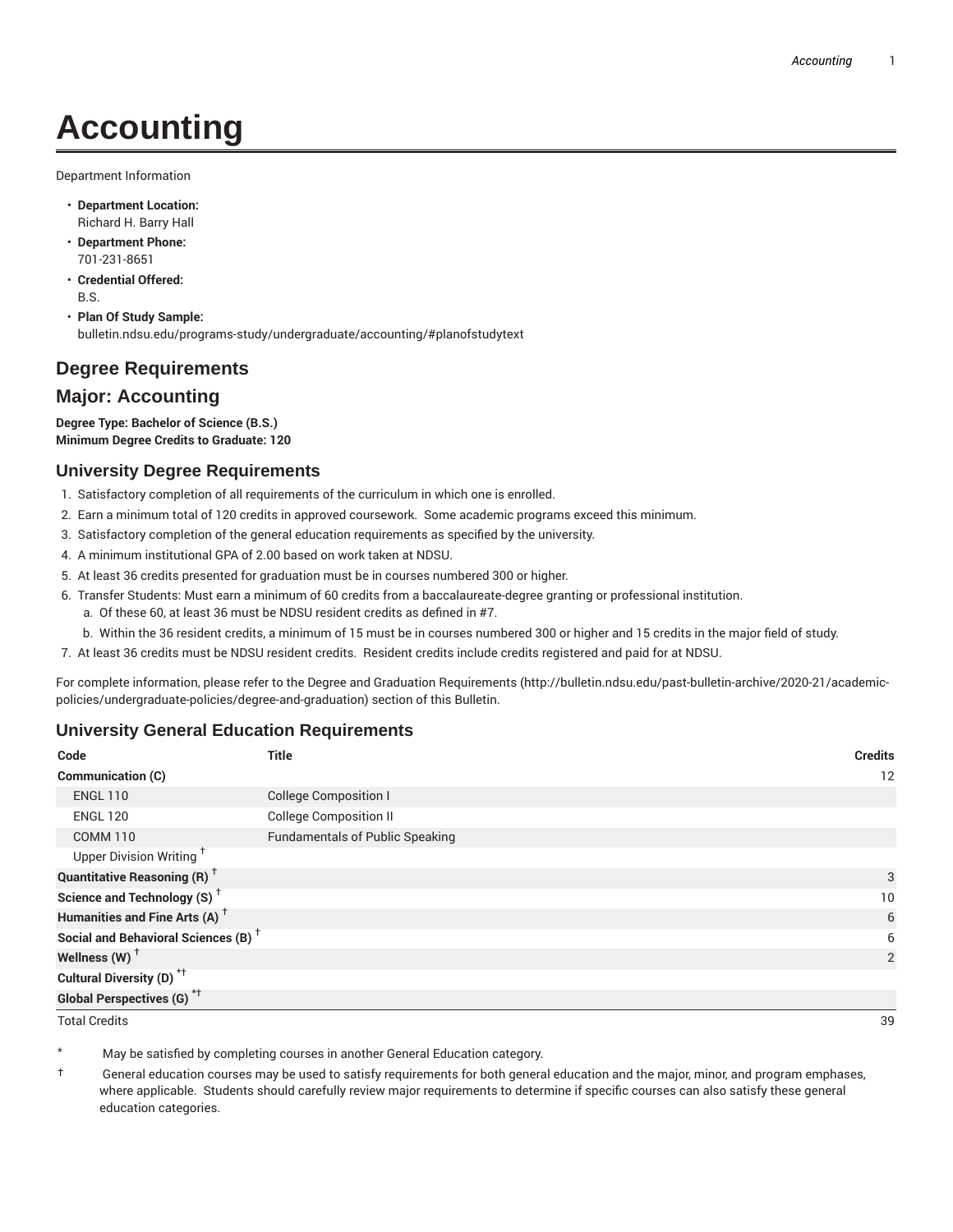• A list of university approved general education courses and administrative policies are available here (http://bulletin.ndsu.edu/past-bulletinarchive/2020-21/academic-policies/undergraduate-policies/general-education/#genedcoursestext).

## **Accounting Requirements**

| Code                                                      | Title                                                                                                                                                                                                                                                                                                                                                              | <b>Credits</b>            |
|-----------------------------------------------------------|--------------------------------------------------------------------------------------------------------------------------------------------------------------------------------------------------------------------------------------------------------------------------------------------------------------------------------------------------------------------|---------------------------|
|                                                           | All courses taken for the Accounting Major require a grade of C or better. The only exception is ACCT 200 Elements of Accounting I and<br>ACCT 201 Elements of Accounting II, which require grades of 'B' or better. A minimum 2.5 cumulative GPA is required for admission to the<br>professional program, to enroll in 300 - 400 level courses, and to graduate. |                           |
| <b>Admission to the Professional Program Requirements</b> |                                                                                                                                                                                                                                                                                                                                                                    |                           |
| <b>COMM 110</b>                                           | Fundamentals of Public Speaking (May satisfy general education category C)                                                                                                                                                                                                                                                                                         | 3                         |
| <b>ECON 201</b>                                           | Principles of Microeconomics (May satisfy general education category B and G)                                                                                                                                                                                                                                                                                      | 3                         |
| or ECON 202                                               | <b>Principles of Macroeconomics</b>                                                                                                                                                                                                                                                                                                                                |                           |
| <b>ENGL 120</b>                                           | College Composition II (May satisfy general education category C)                                                                                                                                                                                                                                                                                                  | 3                         |
| <b>MATH 144</b>                                           | <b>Mathematics for Business</b>                                                                                                                                                                                                                                                                                                                                    | $\overline{4}$            |
| <b>PSYC111</b>                                            | Introduction to Psychology (May satisfy general education category B)                                                                                                                                                                                                                                                                                              | 3                         |
| or SOC 110                                                | Introduction to Sociology                                                                                                                                                                                                                                                                                                                                          |                           |
| <b>Accounting Major Requirements</b>                      |                                                                                                                                                                                                                                                                                                                                                                    |                           |
| ACCT 200                                                  | Elements of Accounting I (Requires a grade of B or better)                                                                                                                                                                                                                                                                                                         | 3                         |
| ACCT 201                                                  | Elements of Accounting II (Requires a grade of B or better)                                                                                                                                                                                                                                                                                                        | $\ensuremath{\mathsf{3}}$ |
| <b>PHIL 216</b>                                           | Business Ethics (May satisfy general education category A)                                                                                                                                                                                                                                                                                                         | 3                         |
| MIS 116                                                   | Business Use of Computers (May satisfy general education category S)                                                                                                                                                                                                                                                                                               | 3                         |
| <b>STAT 330</b>                                           | Introductory Statistics (May satisfy general education category R)                                                                                                                                                                                                                                                                                                 | 3                         |
| <b>STAT 331</b>                                           | <b>Regression Analysis</b>                                                                                                                                                                                                                                                                                                                                         | $\overline{2}$            |
| <b>ECON 201</b>                                           | Principles of Microeconomics <sup>1</sup>                                                                                                                                                                                                                                                                                                                          | 3                         |
| or ECON 202                                               | <b>Principles of Macroeconomics</b>                                                                                                                                                                                                                                                                                                                                |                           |
| <b>ENGL 320</b>                                           | Business and Professional Writing (May satisfy general education category C)                                                                                                                                                                                                                                                                                       | 3                         |
|                                                           | Admission to the Professional Program is required prior to taking the following courses:                                                                                                                                                                                                                                                                           |                           |
| <b>FIN 320</b>                                            | Principles of Finance <sup>2</sup>                                                                                                                                                                                                                                                                                                                                 | 3                         |
| <b>MGMT 320</b>                                           | Foundations of Management <sup>2</sup>                                                                                                                                                                                                                                                                                                                             | 3                         |
| <b>MRKT 320</b>                                           | Foundations of Marketing <sup>2</sup>                                                                                                                                                                                                                                                                                                                              | $\ensuremath{\mathsf{3}}$ |
| <b>BUSN 430</b>                                           | Legal and Social Environment of Business <sup>2</sup>                                                                                                                                                                                                                                                                                                              | 3                         |
| <b>BUSN 489</b>                                           | Strategic Management (Capstone Course) <sup>2</sup>                                                                                                                                                                                                                                                                                                                | 3                         |
| <b>MIS 320</b>                                            | Management Information Systems <sup>2</sup>                                                                                                                                                                                                                                                                                                                        | 3                         |
| ACCT 311                                                  | Intermediate Accounting I                                                                                                                                                                                                                                                                                                                                          | $\overline{4}$            |
| ACCT 312                                                  | Intermediate Accounting II                                                                                                                                                                                                                                                                                                                                         | 4                         |
| ACCT 318                                                  | <b>Taxation in Management Decisions</b>                                                                                                                                                                                                                                                                                                                            | 3                         |
| or ACCT 418                                               | Tax Accounting I                                                                                                                                                                                                                                                                                                                                                   |                           |
| ACCT 320                                                  | <b>Cost Management Systems</b>                                                                                                                                                                                                                                                                                                                                     | 3                         |
| ACCT 420                                                  | Accounting Information Systems                                                                                                                                                                                                                                                                                                                                     | 3                         |
| ACCT 421                                                  | Auditing I                                                                                                                                                                                                                                                                                                                                                         | 3                         |
| Accounting Elective (ACCT Prefix) 300-400 Level           |                                                                                                                                                                                                                                                                                                                                                                    | 3                         |
| Select courses from current ACCT curriculum.              |                                                                                                                                                                                                                                                                                                                                                                    |                           |
| <b>Accounting Elective Courses 300-400 Level</b>          |                                                                                                                                                                                                                                                                                                                                                                    | 9                         |
|                                                           | Select courses from within the CoB prefixes of BUSN, FIN, MIS, MGMT, MRKT; excludes BUSN 318. Courses numbered 394/494 require<br>departmental approval. Includes courses cross-listed with CoB courses.                                                                                                                                                           |                           |
| <b>Accounting Practicum</b><br>3                          |                                                                                                                                                                                                                                                                                                                                                                    |                           |

| Students must complete one of the following options: |                          |
|------------------------------------------------------|--------------------------|
| ACCT 397                                             | Fe/Coop Ed/Internship    |
| ACCT 413                                             | Accounting Internship    |
| <b>AGEC 371</b>                                      | <b>Export Management</b> |
| <b>UNIV 492</b>                                      | Study Abroad             |